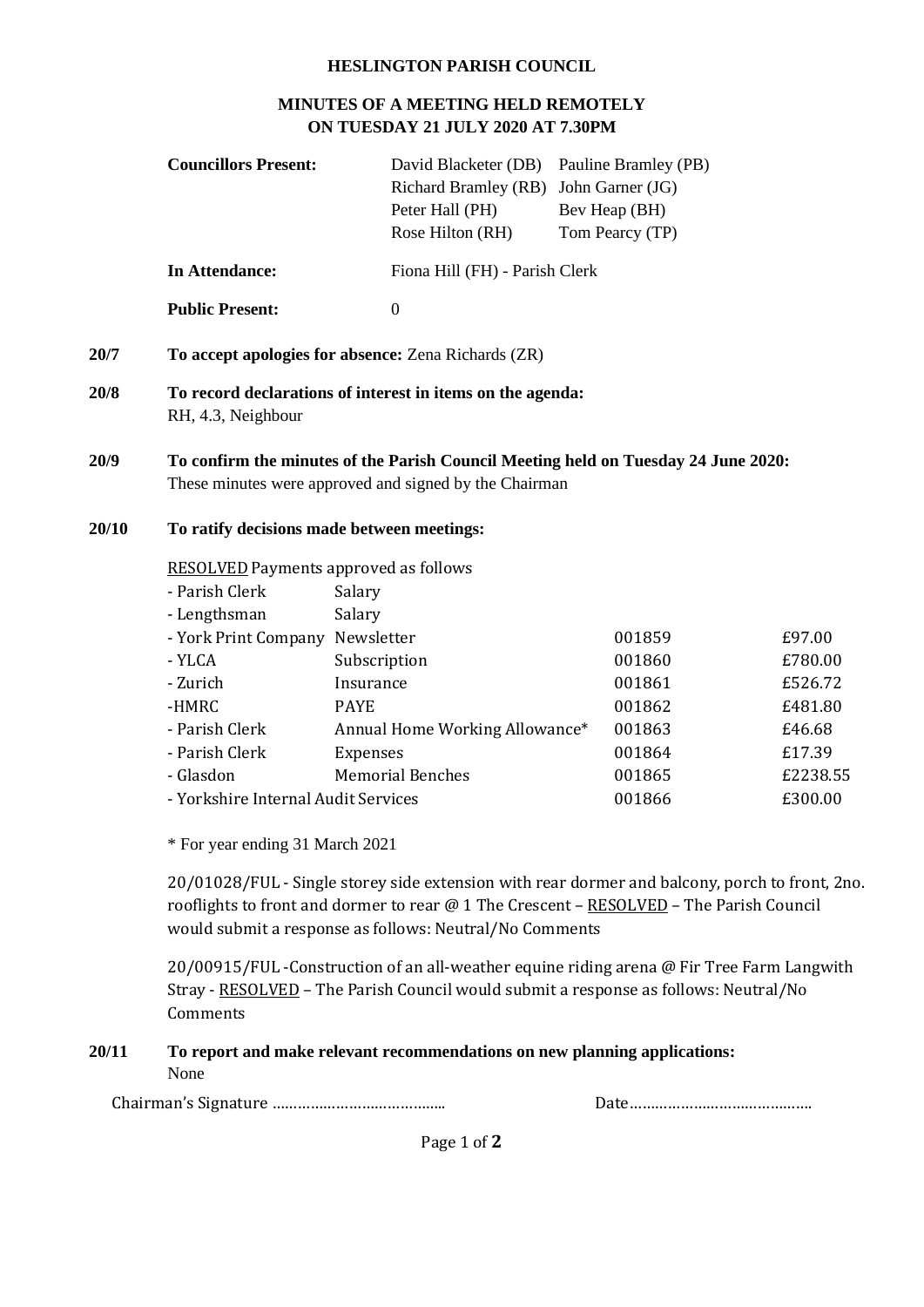## **20/12 To note planning decisions by City of York Council**

20/00051/ADV - Display of 1 no. internally illuminated fascia sign and 1no. internally illuminated projecting sign @ Wgif (Jersey) Trustee I Ltd And Wgif (Jersey) Trustee Ii Unit 2 Kimberlow Hill Retail Park Kimberlow Rise – Withdrawn

## **20/13 To receive matters raised by members**

Recycle bin – RESOLVED – The Parish Council would request a bin to be situated at the Sportsfield

## **20/14 To note bookkeeping records for year ending 31 March 2021 to date** RESOLVED – The Parish Council would ask YLCA to clarify the 34% increase in subscription

#### **20/15 To discuss internal audit report for year ending 31 March 2020**

Banking Review – RESOLVED – The Parish Council would discuss this at a future meeting, as this would need to be done by two cheque signatories Policies – RESOLVED – The Parish Council adopted the policies as reviewed at the meetings and listed in the minutes dated 18 June 2019 and 16 July 2019. Due to the cancellation of the 2020 Annual Parish Council Meeting, all policies will be reviewed again ahead of the 2021 A.P.C.M.

# **20/16 To confirm the details of the next meeting -**

RESOLVED – The Parish Council will next meet on Tuesday 18th August 2020

The Chairman reported as follows:

YLCA Consultation, Model Code of Conduct – Cllrs will forward responses to the Parish Clerk, so the summary of responses can be submitted

Lengthsman, Return to work – He has asked to return to work, so advise would be obtained from YLCA

Memorial Benches – These had been installed by DB/RB. Cllrs would discuss plaque applications at the next meeting.

Coronation Bench – To be re-installed in Main Street opposite The Deramore and for the nonpersonalised bench to be moved to the Sportsfield

Travellers/Sportsfield – A summary of events was discussed

Overgrown Hedge/Tally Alley – The Parish Could suggested speaking to the resident

BT Phone Box – This was in need of a deep clean and paint

Chairman's Signature ………………………………….. Date…………………………………….

Page 2 of **2**